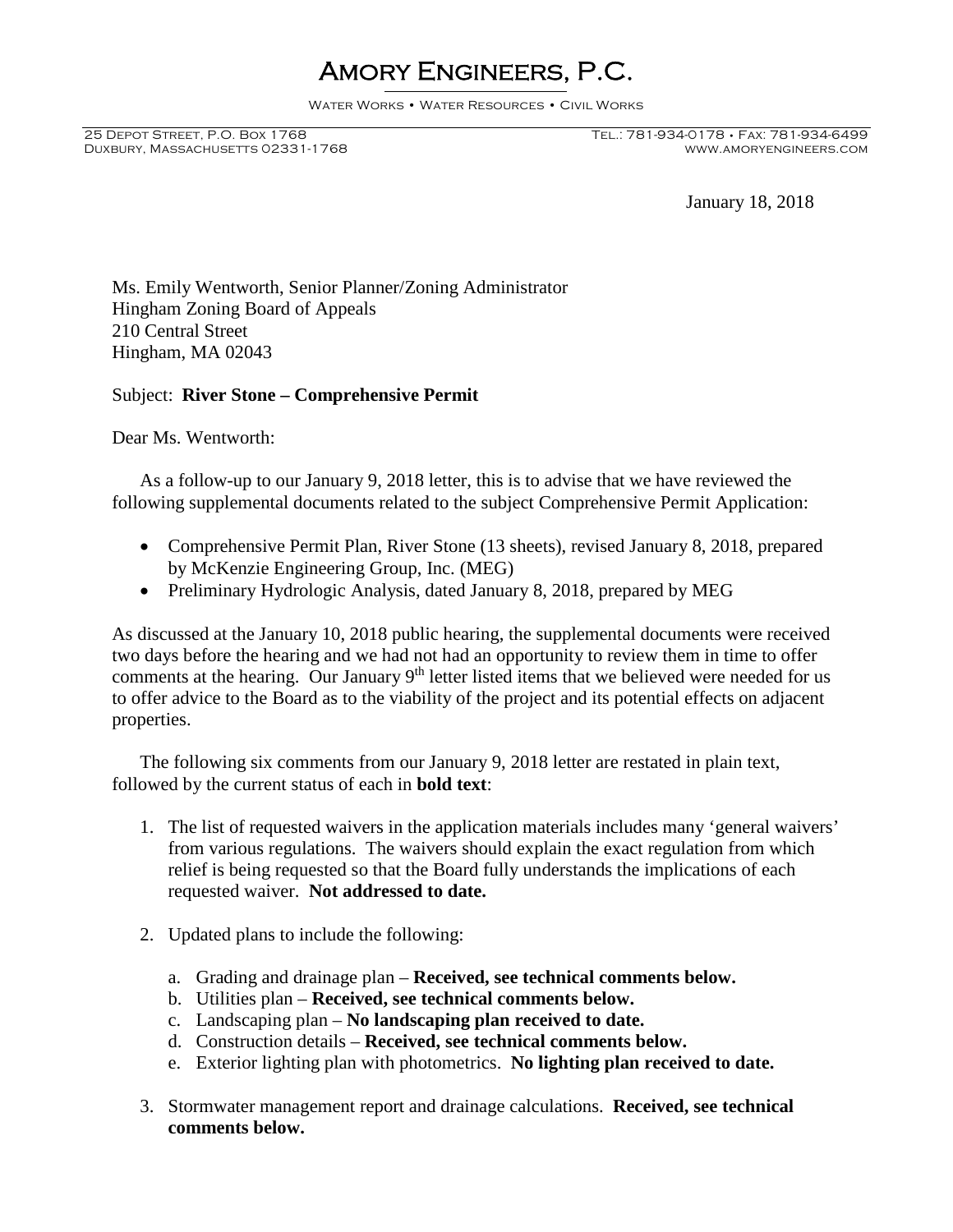Ms. Emily Wentworth January 18, 2018 Page 2

- 4. Soil information including test pits logs. We note that some test pit logs and locations are included in the Preliminary Hydrologic Analysis received today. However, there are none located within the footprint of the detention basin and many of the subsurface infiltration systems shown on the plan set received today. **See technical comments below.**
- 5. Documentation to demonstrate that adequate water supply is available for domestic use and fire protection. We note that two fire hydrants are shown on the plan set received today and suggest the Applicant consult with the Fire Department about the location and number of hydrants. **Not addressed to date.**
- 6. Sizing calculations for the septic soil absorption system to demonstrate that there is sufficient area for the system and required reserve area. **Not addressed to date.**

# **Technical Comments**

## General/Roadway Comments

- 1. There are proposed retaining walls shown on the plan which will be greater than four feet in height. Walls over four feet in height require a building permit and design by a registered structural engineer. Details of retaining wall design should be shown on the plans. A railing or an alternative protective barrier should be included on the top of the walls. A guardrail should be provided along the wall adjacent to Road B.
- 2. We note that the proposed retaining wall between Units 24-26 on the subject site and 64 Ward Street will be up to fifteen feet high and it is shown about five feet from the property line. The wall would retain the earth between the wall and the 64 Ward Street property line. We question whether this wall could be constructed without encroachment onto the 64 Ward Street property. We note that a wall of this height will present visual (on site) and safety (64 Ward Street) concerns.
- 3. Sidewalks are shown at four feet wide and are adjacent to the Cape Cod berm. To enhance public safety the sidewalks should be five-feet wide and they should be separated from the travel way with something more than a Cape Cod berm. We are in agreement with Mr. Jeffrey S. Dirk,  $P.E.<sup>1</sup>$  that a vertical curb or grass strip of sufficient width should be provided.
- 4. We also agree with Mr. Dirk that a sidewalk should be provided along Viking Lane between Road B and Ward Street.
- 5. We concur with Mr. Dirk's comment that the roadway widths should be a minimum of 24-feet in accordance with MassDOT standards.

<sup>&</sup>lt;sup>1</sup> See Vanasse & Associates, Inc. January 4, 2018 letter to Ms. Emily Wentworth.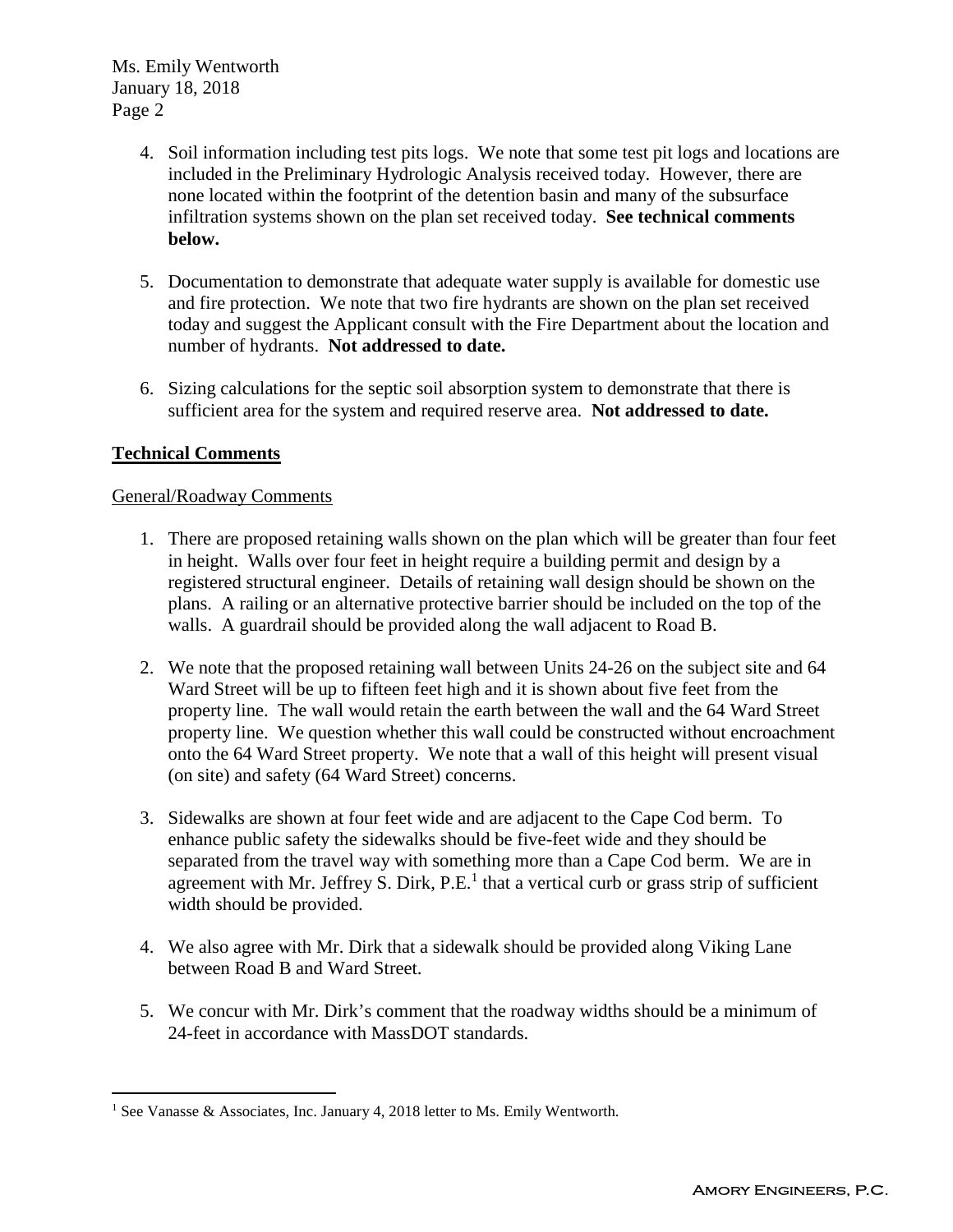Ms. Emily Wentworth January 18, 2018 Page 3

- 6. There are six, presumably visitor<sup>2</sup>, parking spaces shown on the south side of Road B over the septic leaching area. The sidewalk passes through these spaces which would require a pedestrian to step into Road B if a vehicle is parked in any of those spaces.
- 7. Roadway profiles are shown on Sheet C-3. However, the profiles show only the existing and proposed centerline grade of the roads. The profiles should show sewer, drain and water utilities (including sewer and drain structure rim and invert elevations). This information is required to verify that the proposed utilities may be installed without conflict.
- 8. We note that the Applicant has request waivers from ZBL Section IV-A to reduce the required front, side and rear setbacks to fifteen feet. However, at the rear of each unit is what is labeled as a proposed 'deck or patio.' If these will be decks (structures) then the setback would be as little as eight feet on Units 2-4, 6-9 and 18-21.
- 9. We note that the Applicant has requested a blanket waiver from ZBL Section IV-E.1.m, which requires roadways in multi-family developments to comply with the Planning Board Rules and Regulations Adopted Under the Subdivision Control Law (R&R). The Applicant has also requested a blanket waiver from the R&R. As noted above, waiver requests should identify each particular regulation for which the development will not comply. We believe that it is extremely important to identify where the project will not comply with Section 4 – Design Standards and Section 5 – Specifications for Construction of Required Improvements of the R&R. This is required to determine if the design complies with generally accepted public safety requirements and good engineering practice.

## Drainage and Utilities

- 1. Drainage pipe sizing calculations should be provided along with rim and invert elevations for manholes and catch basins.
- 2. Figures 1-4 are missing from the Preliminary Hydrologic Analysis.
- 3. Some test pit data has been provided. However, the information indicates varying seasonal high groundwater levels throughout the site. Because of the varying groundwater levels, additional test holes are required at each of the proposed infiltration systems to verify that adequate separation from groundwater will be provided and that soils are suitable for infiltration. Test holes should be witnessed by an agent of the Town.
- 4. Comparing proposed grading to the HydroCAD model in the Preliminary Hydrologic Analysis, portions of subsurface infiltration systems (SSI's) P5, P6 and P15 will be above ground. SSI's P3, P7, P11 and P16 would have very limited cover and SSI P11 is located under the hammerhead turnaround which will be subject to traffic loading. As noted

<sup>2</sup> These spaces are not labeled with a 'V' as the other visitor spaces are.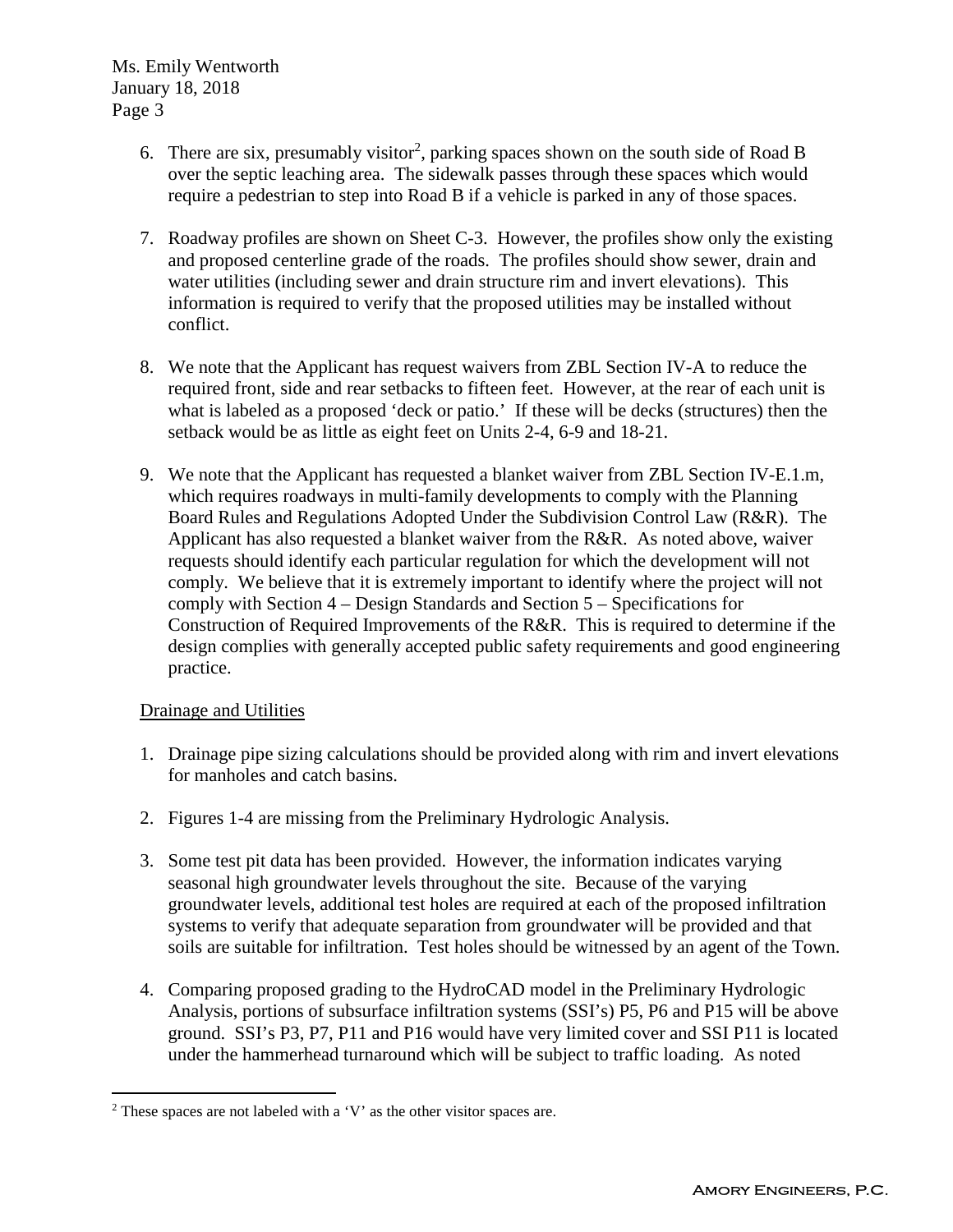above, test holes are required at each of the eighteen SSI's to verify seasonal high groundwater elevation. We suspect that many of the SSI's will need to be redesigned based on groundwater and cover constraints.

- 5. SSI P12 is modeled with 24 Cultec R-330XLHD chambers, yet only 22 chambers are shown on the plan.
- 6. Invert elevations should be shown for the roof drain piping, especially for the piping for Units 1-4, 6-9 and 25-28, to verify that there is adequate pitch to convey the roof runoff through the piping to the SSI's.
- 7. The infiltration rates used for depressions D-3 and D-4 should be modeled in inches per hour (in/hr) and not cubic feet per second (cfs). We note that the infiltration rates used for depressions D-1 and D-2 are modeled in in/hr.
- 8. All four of the depressions are modeled with a 24-foot long by 3-foot breadth broadcrested weir. These should be modeled with weirs that reflect the actual geometry of the depressions.
- 9. The storage in depression D-2 does not appear to be correct as there is an El. 57 contour shown on the plan and the storage in the model starts at El. 58.
- 10. The outlets for depression D-4 are modeled at the wrong elevations.
- 11. A detail should be provided for the existing (or proposed) outlet control structure for the detention basin so that we may verify that it is modeled correctly.
- 12. The Detention Basin Section on Sheet C-6 shows a sediment forebay. However, there is no sediment forebay defined on the grading plan, Sheet C-2.
- 13. To more clearly show that a foot of freeboard will be provided in the detention basin during a 100-year storm event, the El. 62 contour should wrap around the north and east sides of the basin.
- 14. All flared end sections and headwalls should be equipped with trash racks.
- 15. Components of the proposed septic system, including tanks and the soil absorption system are shown under proposed roadways. Information should be provided to document that the components are designed for loading as required by the Fire Department apparatus.
- 16. Full septic system design information will be required to verify compliance with Title 5 (310 CMR 15) and to determine where the project will not comply with the Hingham Board of Health Supplementary Rules and Regulations for the Disposal of Sanitary Sewage.